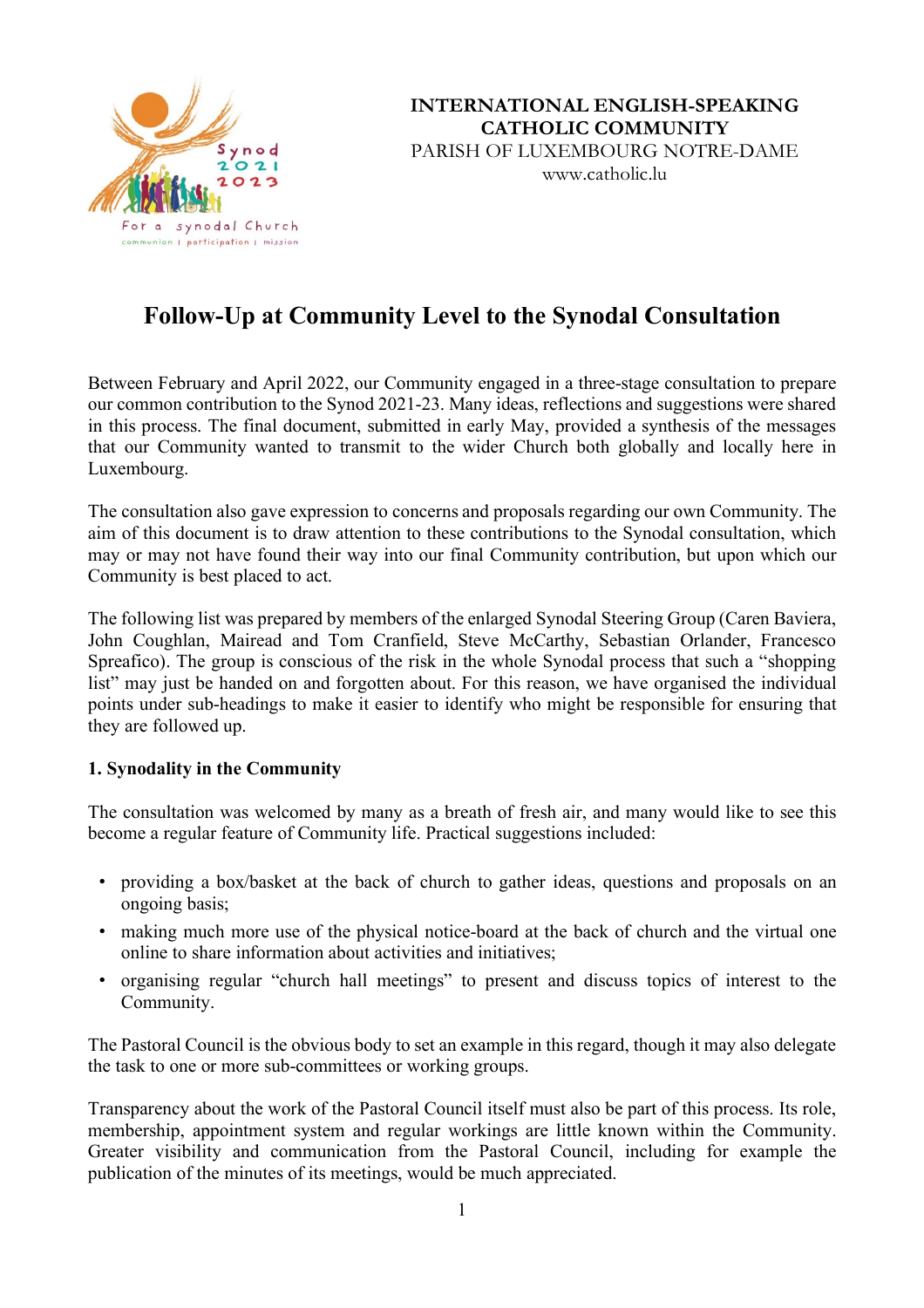## **2. Sacraments and Spirituality**

While the consultation reflected satisfaction with the vibrancy of the regular weekend Masses, it also revealed a desire for more ways to express and experience our faith:

- ! The importance of the Sacrament of Reconciliation was emphasised in terms of its role in promoting both mental and spiritual health - for some in its traditional form, but for many in different approaches such as collective acts (not general absolution) at key times of the year.
- ! Adoration of the Blessed Sacrament as a focus for contemplative prayer, as part of community activities or as a regular feature before Mass is also valued. This may be one example - among others - of where a lay ministry could be developed to ensure that the burden for organising such aspects of Community life is not placed solely on the priest.
- ! Celebration of the Eucharist (House Masses), prayer (for example the Rosary) and other spiritual activities in people's homes should be encouraged, especially in areas of Luxembourg that are distant from the city.

People miss the opportunity to bless themselves with Holy Water since the Covid-19 pandemic and ways to restore this would be appreciated.

The importance of rituals in engaging young people was reflected in the responses of school students to the consultation and should not be underestimated. Different ways of engaging with the Church appeal to different people, and offering alternative paths to encounter God should be a feature of an open and inclusive Community such as ours.

As mentioned above, responsibility for this need not lie only with the priest. Where possible, lay ministry should be encouraged for specific activities.

### **3. Catechesis and Youth**

The feedback from the consultation produced a complex picture:

- ! Outreach to young people emerged as the top concern of respondents to the consultation.
- ! The number of responses to the online questionnaire from the 18-30 age group was very low. For the age group below 18, the responses from European School pupils provided some insights.
- ! The Masses in our Community are attended by young people but most did not feel engaged in the Synodal process.
- ! We have relatively strong catechesis programmes, especially in preparation for the sacraments (Communion, Confirmation), but very little in between and nothing afterwards.

It was strongly felt that our Community should be organising more social and charitable activities for young people to engage them in different ways, especially to bridge the gaps between the catechesis programmes and to involve young adults.

The Community was encouraged to organise a group to participate in the World Youth Daysin Lisbon in August 2023. (Contact has already been made with the Diocese about this and a meeting will be held on 21 June.) One question for the Pastoral Council is if the Community would be willing to provide financial support for this.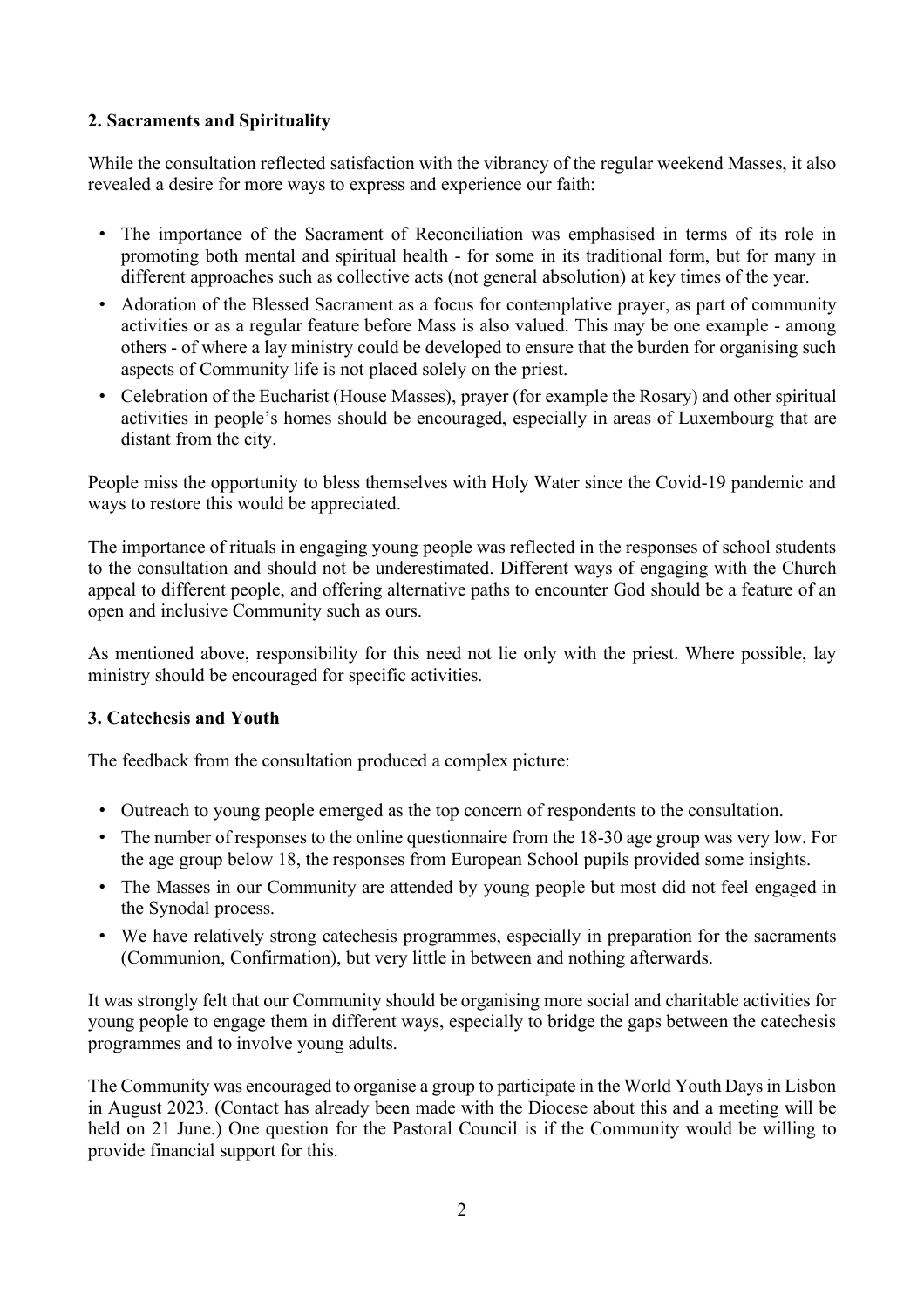Referring to the lack of engagement of young adults in the Synodal process, the feedback received from young people in the subsequent discussion groups was that the method of communication did not reach them. The Community should invest more in its presence on social media, drawing for example on Pope Francis' messages.

To develop a more effective youth outreach programme, it was felt important to combine the efforts of the current catechesis and youth subcommittees to ensure a joined-up approach whilst recognising (a) the different talents of individuals(some are better at administrative organisation, others are better at animating activities, and we need both) and (b) the need for a more nuanced approach to age groups, e.g. distinguishing between student (18-25) and young professionals (25+).

If the Community could afford it, the recruitment of a youth/pastoral worker would be justified by the amount of work to be done in this area. Cooperation with the Anglican community on this – and other initiatives – might help here.

## **4. The Church in the World and the World in the Church**

The diversity and inclusiveness of our Community is considered a strength and this sub-heading covers some ideas about how to reinforce this further.

The Community is welcoming to new arrivals and the return of tea and coffee after Sunday morning Mass helps in this process – but we could organise welcome events on a more structured basis. One suggestion was to have a "New to the Parish" moment at the end of Mass, where newcomers could introduce themselves to the Community.

In particular, it would help to explain to newcomers how to volunteer in different ways. There are people within the Community who would be interested in contributing to particular ministries but do not know how to. There may be good reason to be discreet about recruiting new volunteers but if there was a proper training/preparation programme – which would be good in its own right – it might be possible to make the process more transparent.

One current issue in society that is of concern in particular to younger people is gender identification. The Synodal group faced the issue when preparing the questionnaire and discussed whether to ask if respondents were male or female. In the end, we decided that this information was not essential and so the question was simply not asked. We could be sensitive to this issue, for example when gathering applications for confirmation candidates, by not asking about gender if it is not essential.

Finally, many participants in the consultation feel that our Community should be more visible in the public realm, with a spirit of outreach to other communities and wider society.

### **5. Somewhere to meet**

This is a mundane issue but it has such an impact on the ability of groups within our Community to organise and to implement many of the ideas mentioned above. As an alternative to the lack of available rooms at St Alphonse, some suggestions could be:

- ! Making more regular use of the Convent of the Franciscan Sisters in Belair;
- ! Asking if we could organise events in the Archbishop's residence;
- Composing a list of all the options in Luxembourg City (capacity, cost, how to book);
- Renting a shopfront...?